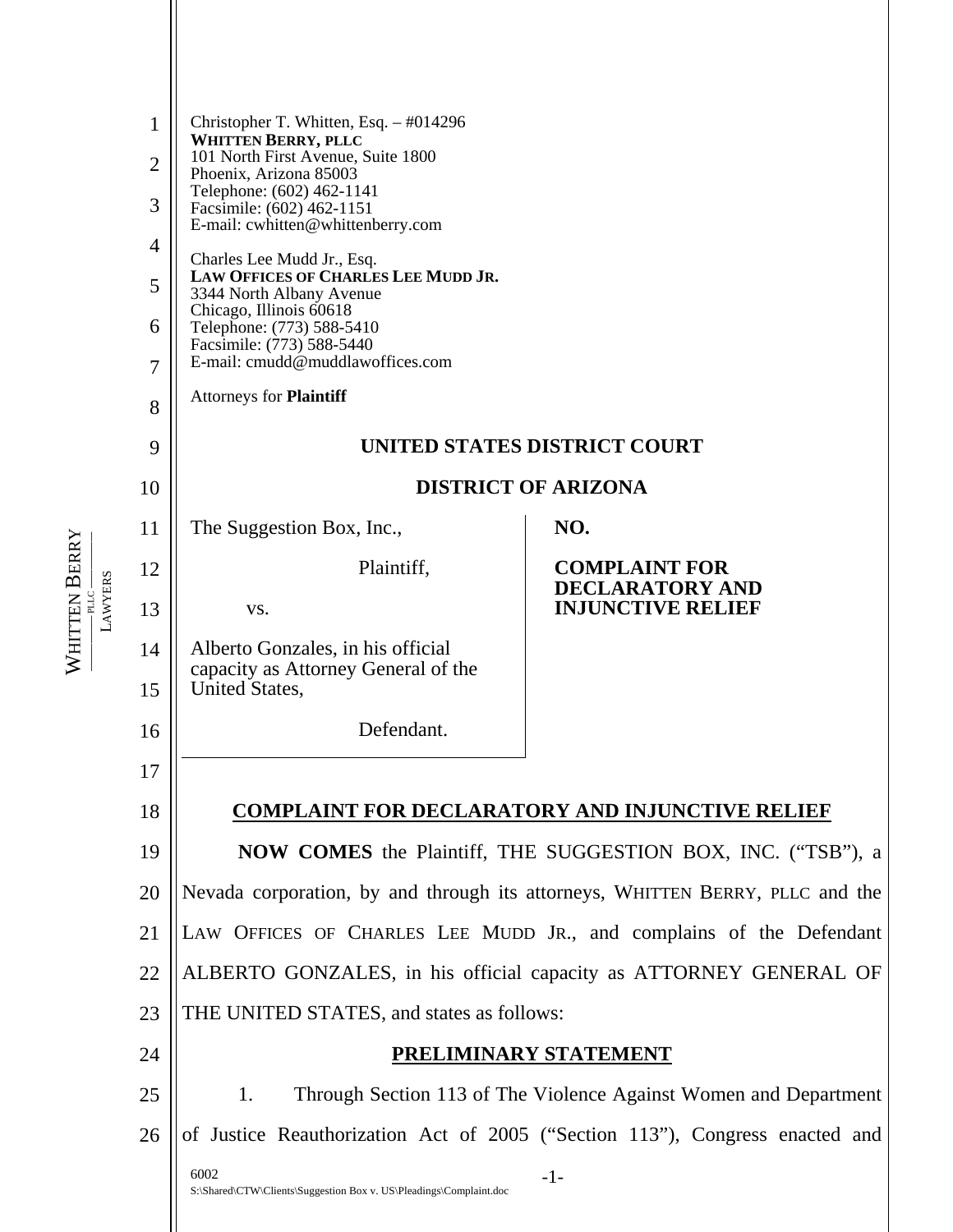1 2 3 4 5 6 7 8 9 10 11 12 President Bush signed into law an amendment to 47 U.S.C. §223 that imposes criminal penalties on persons who send anonymous electronic mail communications with the intent to annoy the recipient. 47 U.S.C.  $\S 223(a)(1)(C)$ . These penalties would apply to *any* anonymous electronic email communications sent with an intent to annoy the recipient. Moreover, these penalties would apply to any person who knowingly permits such anonymous electronic email communications to be sent using their telecommunications facility with the intent that it be used for such activity. This action seeks to have Section 113 and that portion of 47 U.S.C.  $\S 223(a)(1)(C)$ referencing an intent to "annoy" declared unconstitutional under the First and Fifth Amendments of the United States Constitution, both on its face and as applied to The Suggestion Box, Inc., and to enjoin the United States Government from enforcing them.

13 14 15 16 17 18 2. The constitutional flaws in Section 113 and 47 U.S.C.  $\S 223(a)(1)(C)$ (collectively, the "Statute") with respect to the term "annoy" appear on their face. Specifically, there exists no definition to the term "annoy." Consequently, the term and the Statute are ambiguous, overbroad and vague as to what would constitute an "intent to annoy." The Statute is ambiguous, overbroad and vague as to what anonymous electronic mail communications it prohibits.

19 20 3. Section 113 and 47 U.S.C.  $\S 223(a)(1)(C)$  have, in effect, cast into disarray and uncertainty all anonymous communication on the Internet.

21 22 23 24 4. Section 113 and 47 U.S.C. §223(a)(1)(C) prohibit and restrict persons from engaging in forms of protected anonymous speech. Indeed, the ambiguity, overbreadth and vagueness of the term "annoy" significantly curtail persons from engaging in forms of protected anonymous speech.

26

25

**. . .** 

**. . .** 

6002 -2- S:\Shared\CTW\Clients\Suggestion Box v. US\Pleadings\Complaint.doc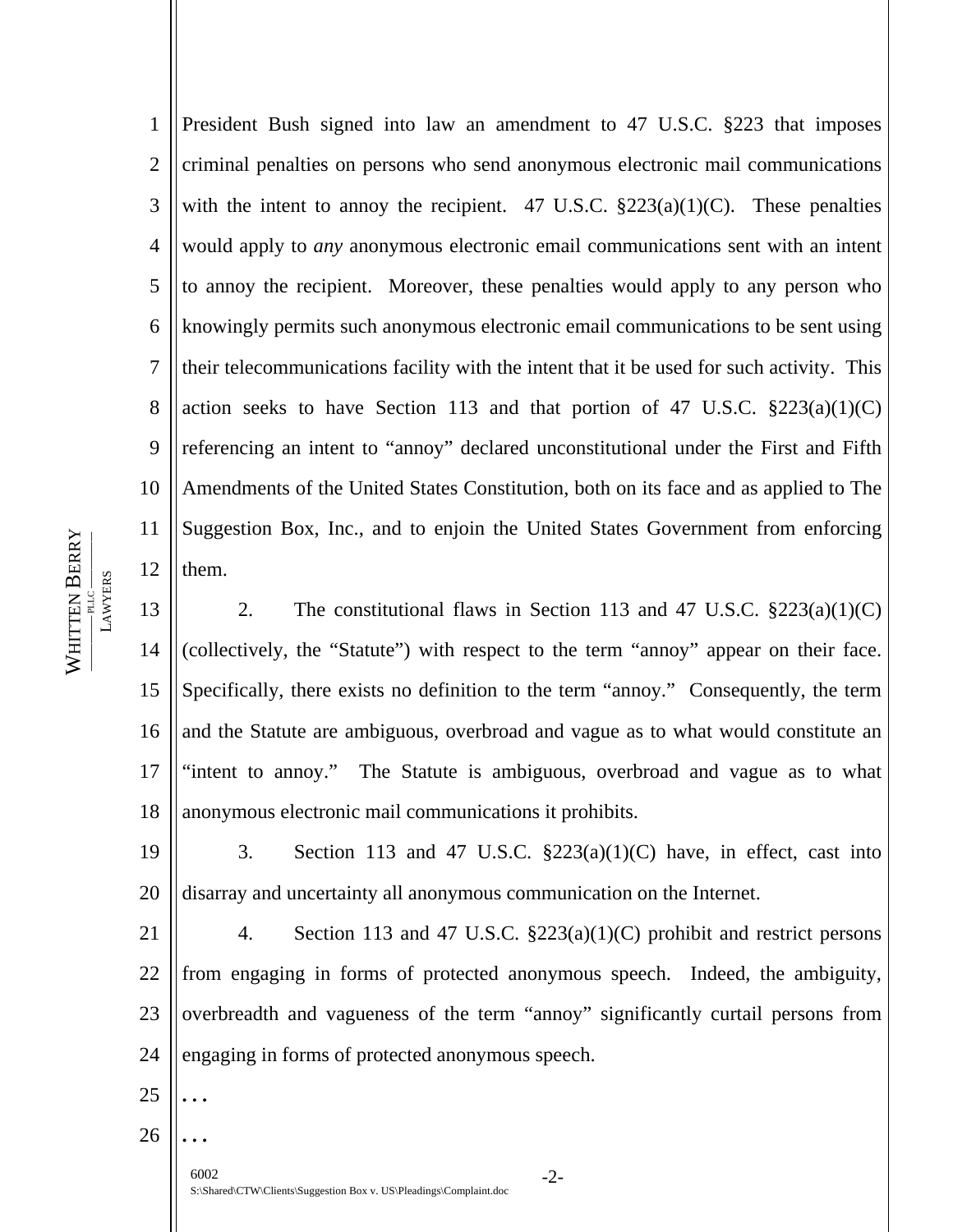1 2 3 5. Section 113 and 47 U.S.C. §223(a)(1)(C) further restrict permissible advertising of anonymous electronic mail communications and facilities providing such communications.

4 5 6 7 6. Plaintiff TSB represents a person that engages in anonymous electronic mail communications, a person that provides facilities to others for engaging in anonymous electronic mail communications on a commercial basis, and a person that advertises the availability of anonymous electronic mail communications.

8 9 10 11 7. Section 113 and 47 U.S.C. §223(a)(1)(C) directly violate the First Amendment rights of Plaintiff TSB, its customers, and millions of other anonymous speakers to communicate protected expression and speech in the form of anonymous electronic mail communications.

12 13 14 8. The speech at issue in this case does not include anonymous electronic mail communications sent with an intent to abuse, threaten or harass any person. Plaintiff TSB does not challenge that portion of 47 U.S.C. §223(a)(1)(C).

15 16 17 9. Furthermore, Plaintiff TSB does not otherwise challenge the commendable provisions of The Violence Against Women and Department of Justice Reauthorization Act of 2005.

# **PARTIES**

19 20 21 10. Plaintiff THE SUGGESTION BOX, INC. ("TSB") is a Nevada corporation that provides anonymous electronic mail services to individuals through the Internet. TSB has its principal place of business in Scottsdale, Arizona.

22 23 24 25 26 11. Defendant ATTORNEY GENERAL ALBERTO GONZALES ("AG GONZALES") is the most senior official within the United States Department of Justice ("DOJ"), the agency of the United States Government responsible for enforcement of federal criminal laws. AG GONZALES oversees and runs the operations of the DOJ.

6002 -3- S:\Shared\CTW\Clients\Suggestion Box v. US\Pleadings\Complaint.doc

WHITEN BERRY **——————** PLLC **—————— LAWYERS** LAWYERS WHITTEN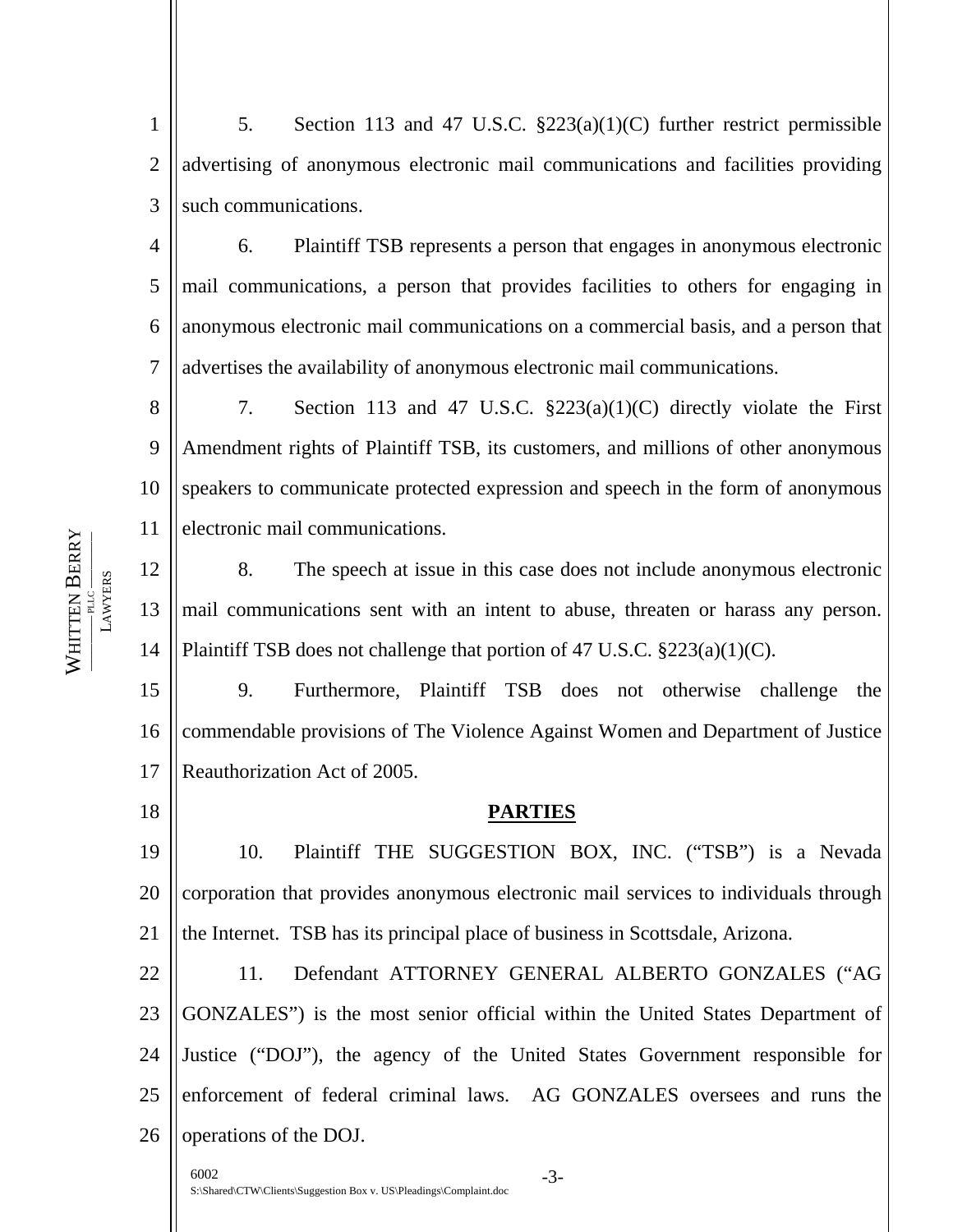| $\mathbf{1}$   | <b>JURISDICTION AND VENUE</b>                                                            |                                                                                         |  |
|----------------|------------------------------------------------------------------------------------------|-----------------------------------------------------------------------------------------|--|
| $\overline{c}$ | 12.                                                                                      | This matter presents a federal question arising under the United States                 |  |
| 3              | Constitution and statutes of the United States. This Court has jurisdiction over such    |                                                                                         |  |
| $\overline{4}$ | federal question pursuant to Article III of the United States Constitution and 28        |                                                                                         |  |
| 5              |                                                                                          | U.S.C. §§1331 and 1361.                                                                 |  |
| 6              | 13.                                                                                      | This Court has authority to grant declaratory relief pursuant to the                    |  |
| $\overline{7}$ | Declaratory Judgment Act, 28 U.S.C. §2201, et seq.                                       |                                                                                         |  |
| 8              | 14.                                                                                      | This Court has authority to award costs and attorneys' fees pursuant to                 |  |
| 9              | 28 U.S.C. §2412.                                                                         |                                                                                         |  |
| 10             | 15.                                                                                      | Venue is proper in this district pursuant to 28 U.S.C. §1391(e).                        |  |
| 11             | <b>STATUTORY LANGUAGE AT ISSUE</b>                                                       |                                                                                         |  |
| 12             | 16.                                                                                      | President Bush signed into law The Violence Against Women and                           |  |
| 13             |                                                                                          | Department of Justice Reauthorization Act of 2005 (the "Act") on January 5, 2006.       |  |
| 14             | 17.                                                                                      | Section 113 of the Act, by amending 47 U.S.C. §223, imposes criminal                    |  |
| 15             | penalties upon anyone who sends an anonymous electronic mail communication with          |                                                                                         |  |
| 16             | an intent to "annoy."                                                                    |                                                                                         |  |
| 17             | 18.                                                                                      | Moreover, Section 113 also, by amending 47 U.S.C. §223, imposes                         |  |
| 18             | criminal penalties upon anyone who knowingly permits electronic mail facilities          |                                                                                         |  |
| 19             | under their control to be used for purposes of sending an anonymous electronic mail      |                                                                                         |  |
| 20             | communication with an intent to "annoy."                                                 |                                                                                         |  |
| 21             | 19.                                                                                      | Specifically, Section 113 amends 47 U.S.C. §223(h)(1) to provide that,                  |  |
| 22             |                                                                                          | with respect to 47 U.S.C. $\S223(a)(1)(C)$ , the term "telecommunications device" shall |  |
| 23             |                                                                                          | include "any device or software that can be used to originate telecommunications or     |  |
| 24             | other types of communications that are transmitted, in whole or in part, by the Internet |                                                                                         |  |
| 25             | (as such term is defined in section 1104 of the Internet Tax Freedom Act (47 U.S.C.      |                                                                                         |  |
| 26             | $151$ note))."                                                                           |                                                                                         |  |
|                | 6002                                                                                     | $-4-$<br>S:\Shared\CTW\Clients\Suggestion Box v. US\Pleadings\Complaint.doc             |  |

WHITTEN WHITTEN BERRY<br>AWYERS **——————** PLLC **——————** LAWYERS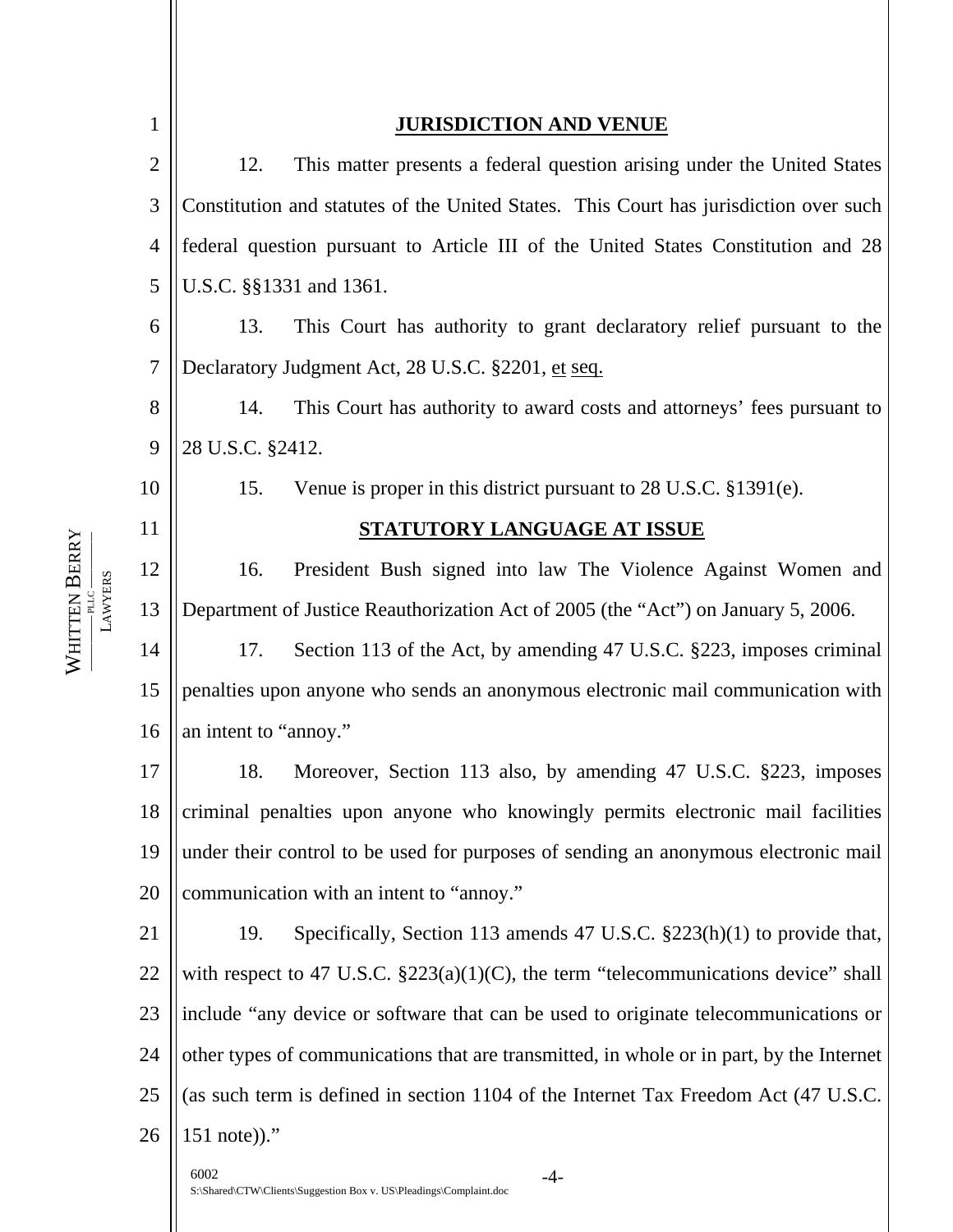1 2 3 4 5 6 20. Under 47 U.S.C. §223(a)(1)(C), anyone who, in interstate or foreign communications, "makes a telephone call or utilizes a telecommunications device, whether or not conversation or communication ensues, without disclosing his identity and with intent to annoy, abuse, threaten, or harass any person at the called number or who receives the communications" shall be fined or imprisoned for not more than two (2) years or both. 47 U.S.C.  $\S 223(a)(1)(C)$ .

7 8 9 10 11 12 21. Section 1104 of the Internet Tax Freedom Act defines the Internet as "collectively the myriad of computer and telecommunications facilities, including equipment and operating software, which comprise the interconnected world-wide network of networks that employ the Transmission Control Protocol/Internet Protocol, or any predecessor or successor protocols to such protocol, to communicate information of all kinds by wire or radio." 47 U.S.C. §151 note.

13 14 15 16 22. Under 47 U.S.C. §223(a)(2), anyone who "knowingly permits any telecommunications facility under his control to be used for any activity prohibited by  $[47 \text{ U.S.C. } \S223(a)(1)]$  with the intent that it be used for such activity" shall be fined or imprisoned not more than two years, or both. 47 U.S.C. §223(a)(2).

17 18 19 20 21 22 23 23. 47 U.S.C. §223(e)(1) attempts to exempt certain individuals from liability by providing that "[n]o person shall be held to have violated subsection (a) or (d) of this section solely for providing access or connection to or from a facility, system, or network not under that person's control, including transmission, downloading, intermediate storage, access software, or other related capabilities that are incidental to providing such access or connection that does not include the creation of the content of the communication."  $47 \text{ U.S.C. } $223(e)(1)$ .

24 25 26 24. The defense and exemption provided in 47 U.S.C.  $\S 223(e)(1)$  does not apply to a "person who is a conspirator with an entity actively involved in the creation or knowing distribution of communications that violate this section, or who

WHITTEN BERRY **——————** PLLC **—————— LAWYERS** LAWYERS WHITTEN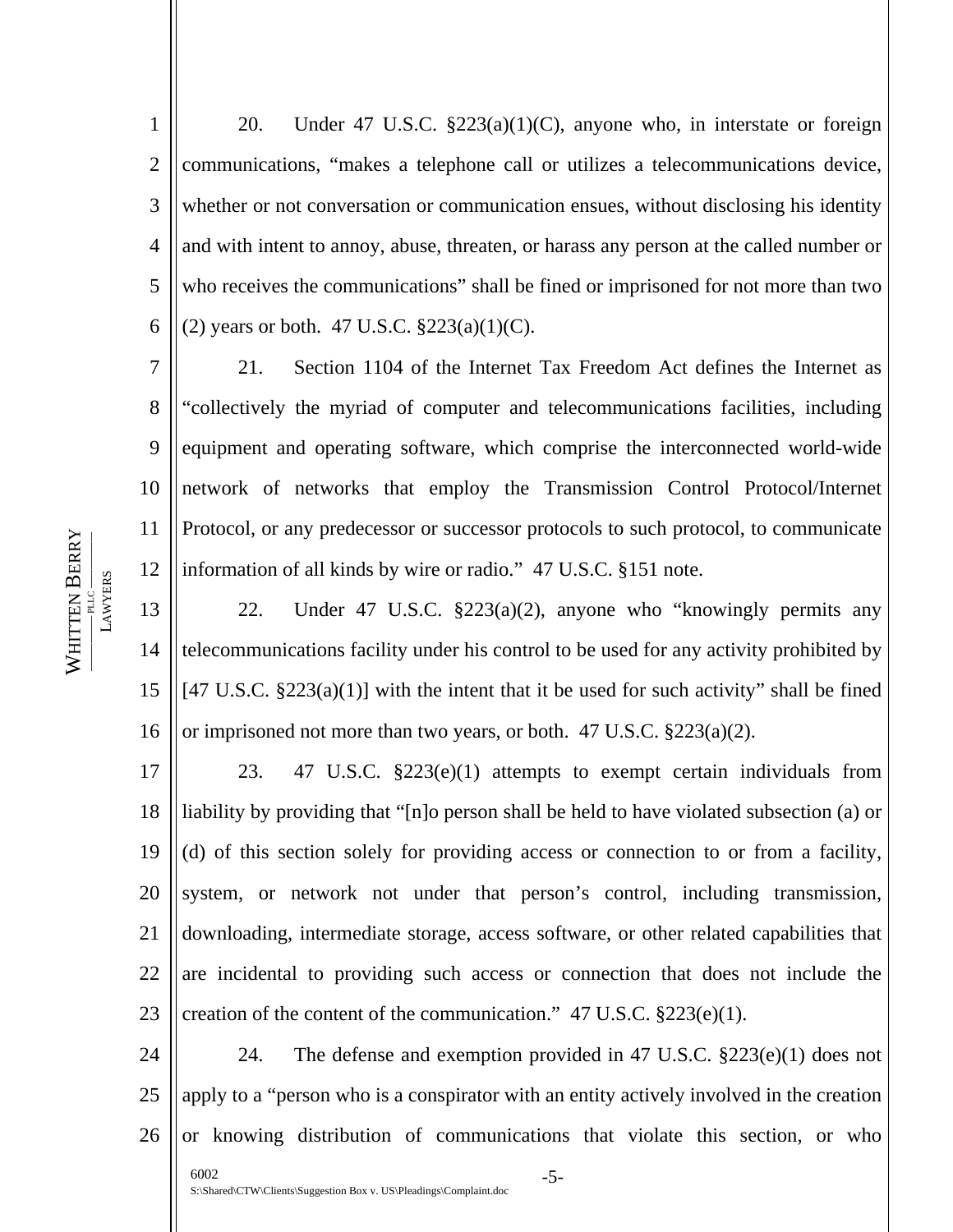1 knowingly advertises the availability of such communications." 47 U.S.C. 2  $§223(e)(2).$ 3 25. The defense and exemption provided in 47 U.S.C. §223(e)(1) does not 4 apply to a "person who provides access or connection to a facility, system, or network 5 engaged in the violation of this section that is owned or controlled by such person." 47 U.S.C. §223(e)(3). 6 7 26. The Act does not define "annoy." 8 27. Section 113 does not define "annoy." 47 U.S.C. §223 does not define 9 "annoy." 10 28. In certain circumstances, persons could find themselves defendants in a civil cause of action for violation of the Statute. 11 12 **FACTUAL BACKGROUND LAWYERS** LAWYERS 13 **The Internet** 14 29. The Internet is a decentralized, global medium of communications that links people, institutions, corporations and governments around the world. It is a giant 15 16 computer network that interconnects innumerable smaller groups of linked computer networks and individual computers. $<sup>1</sup>$  $<sup>1</sup>$  $<sup>1</sup>$ </sup> 17 18 30. As of 2005, 225 million individuals use the Internet in North America. More than 1 billion individuals use the Internet worldwide.<sup>[2](#page-5-1)</sup> 19 20 31. As of 2004, nearly 300 million English-speaking individuals used the 21 Internet. Approximately 190 million of these individuals live in the United States. 22 23  $\overline{a}$ 24 1 Much of the content in the Factual Background relating to the Internet and the World Wide Web comes from the Complaint filed in American Civil Liberties Union, et al. v. Janet Reno, 98-CV-5591 (E.D. Pa.). 25 <sup>2</sup> http://www.internetworldstats.com/stats.htm. 26 6002 -6- S:\Shared\CTW\Clients\Suggestion Box v. US\Pleadings\Complaint.doc

<span id="page-5-1"></span><span id="page-5-0"></span>WHITTEN

WHITTEN BERRY **——————** PLLC **——————**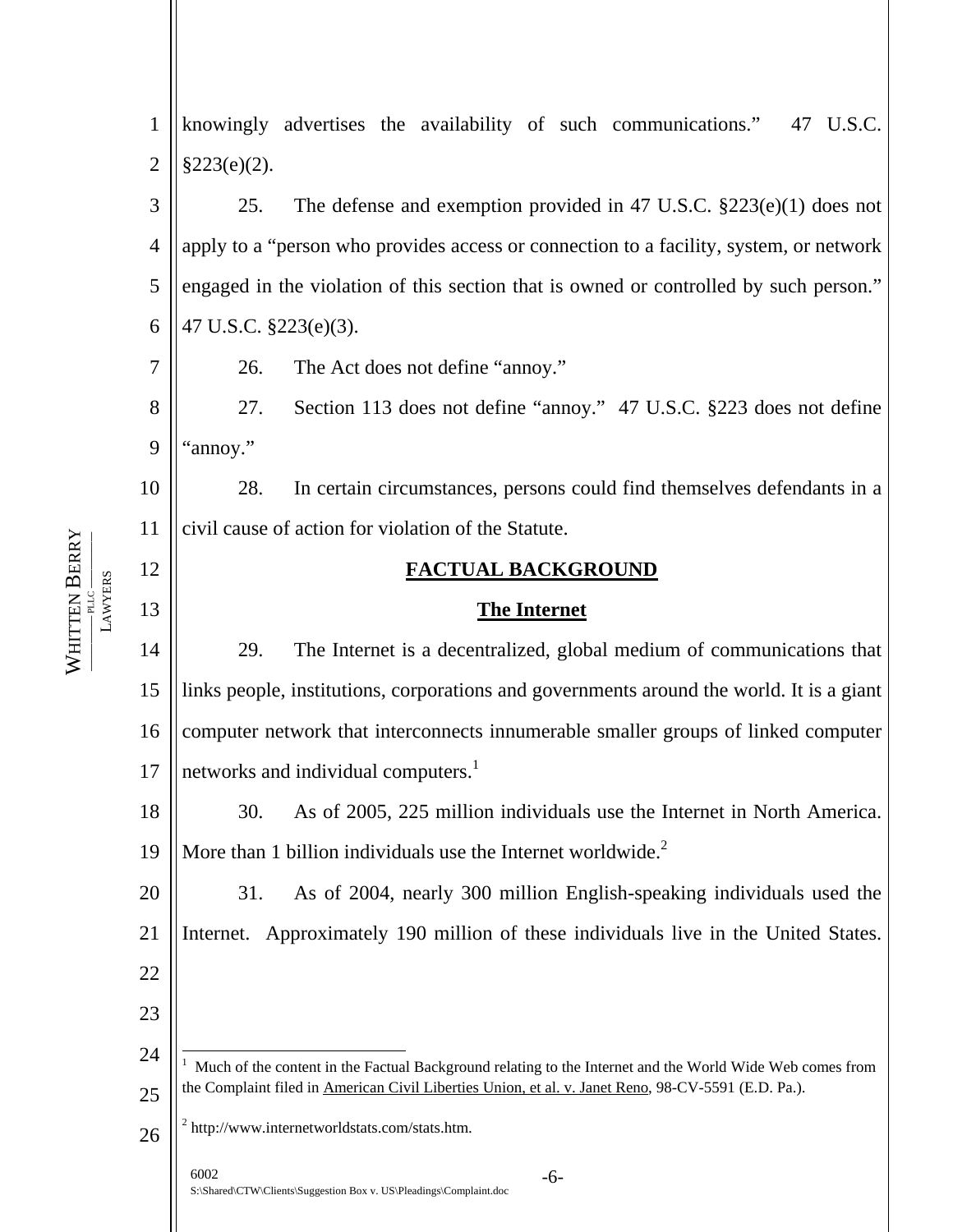1 2 An additional 8.5 million individuals in the United States use the Internet with languages other than English. $3$ 

3 4 5 6 7 8 32. Because the Internet merely links together numerous individual computers and computer networks, no single entity or group of entities controls the material made available on the Internet or limits the ability of others to access such materials. Rather, the range of digital information available to Internet users is individually created, maintained, controlled and located on millions of separate individual computers around the world.

9 10 11 12 13 33. The Internet presents extremely low entry barriers to anyone who wishes to provide or distribute information or gain access to it. Unlike television, cable, radio, newspapers, magazines or books, the Internet provides the average citizen or small business with an affordable means for communicating with, accessing and posting content to a worldwide audience.

# **The World Wide Web**

15 16 17 18 19 20 22 23 34. The World Wide Web (the "Web") is the most popular way to provide and retrieve information on the Internet. Anyone with access to the Internet and proper software can post content on the Web, which may contain many different types of digital information -- text, images, sound, and even video. The Web is comprised of millions of separate but interconnected "Web sites," which in turn may have hundreds of separate "Web pages," that display content provided by particular persons or organizations. Any Internet user anywhere in the world with the proper software can create her own Web page, view Web pages posted by others, and then read text, look at images and video, and listen to sounds posted at these sites.

24 25

<span id="page-6-0"></span> $\overline{a}$ 

21

6002 -7- S:\Shared\CTW\Clients\Suggestion Box v. US\Pleadings\Complaint.doc

WHITEN BERRY **——————** PLLC **—————— LAWYERS** LAWYERS WHITTEN

<sup>26</sup> <sup>3</sup> Source: Global Reach (global-reach.biz/globstats).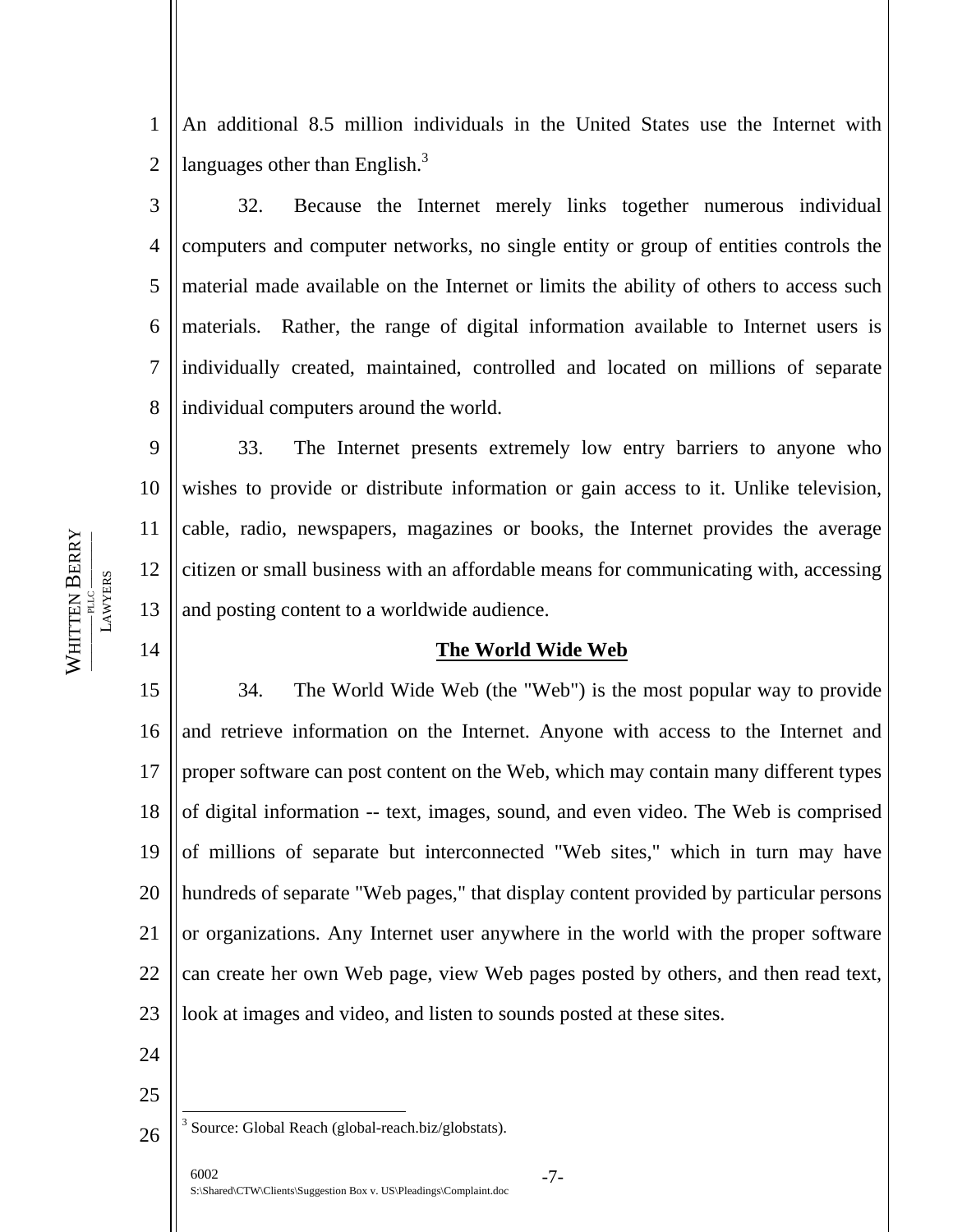1 2 3 4 5 6 7 8 9 10 35. To gain access to the information available on the Web, a person uses a Web "browser" -- software, such as Safari, Mosaic, or Internet Explorer -- to display, print and download documents that use hypertext transfer protocol ("http"), the standard Web formatting language. Each document on the Web has an address that allows users to find and retrieve it. Most Web documents also contain "links." These are short sections of text or image that refer and link to another document. Through the use of these links from one computer to another, from one document to another, the Web for the first time unifies the diverse and voluminous information made available by millions of users on the Internet into a single body of knowledge that can be easily searched and accessed.

11 12 13 14 36. A number of search engines and directories -- such as Google and Yahoo! -- are available free of charge to help users navigate the Web. Once a user has accessed the search service, she simply types a word or string of words as a search request and the search service provides a list of sites that match the search string.

#### **How Individuals Access the Internet**

16 17 18 19 20 21 22 23 24 25 26 37. Individuals have several easy means of gaining access to the Internet and Web. Internet service providers ("ISPs") offer their subscribers access to computers or networks linked directly to the Internet through the use of modem (dialup) or broadband (cable and DSL) connections. Most ISPs charge a modest monthly fee, but some provide free or very low-cost access. National "commercial online services," such as America Online, CompuServe, and Microsoft Network, serve as ISPs and also provide subscribers with additional services, including access to extensive content within their own proprietary networks. In addition, many educational institutions, libraries, businesses, and individual communities maintain a computer network linked directly to the Internet and thus the Web, and provide account numbers and passwords enabling users to gain access to the network.

WHITEN BERRY **——————** PLLC **—————— LAWYERS** LAWYERS WHITTEN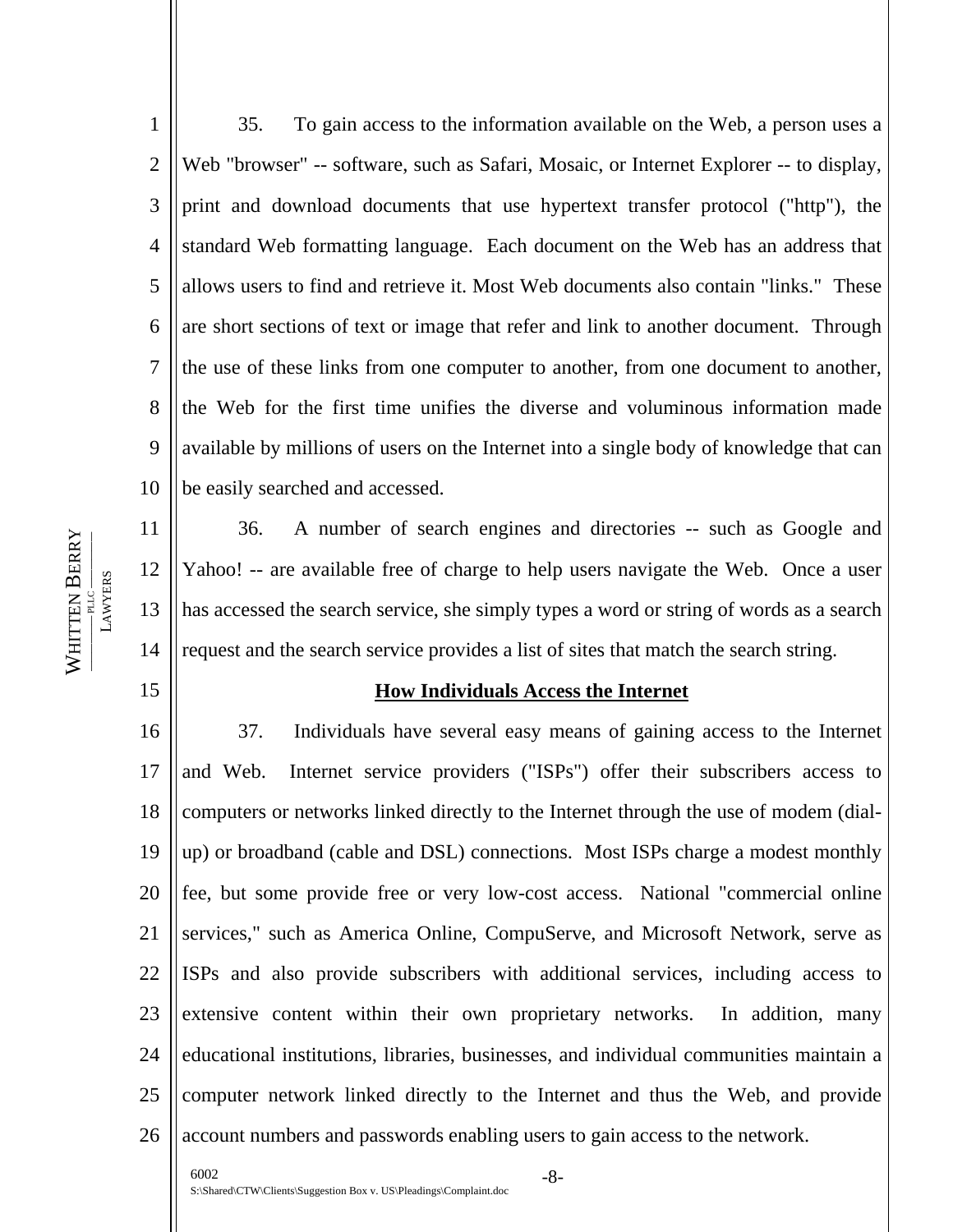1 2 3 4 5 6 7 8 38. Most users of the Internet are provided with a username, password and e-mail address that allow them to log on to the Internet and to communicate with other users. Many usernames are pseudonyms or pen names that provide users with a distinct online identity and help to preserve their anonymity and privacy. The username and e-mail address are the only indicators of the user's identity; that is, persons communicating with the user will only know them by their username and email address (unless the user reveals other information about herself through her communications).

# 9

# **Other Means of Exchanging Information Through The Web**

10 11 12 13 39. The Web also allows individuals to communicate in discussion groups and chat rooms and by e-mail using hypertext transfer protocol. Many Web sites use software applications, sometimes called "middleware," to provide users of their sites with access to discussion groups and chat rooms.

14 15 16 17 18 19 40. Discussion groups allow users of computer networks to post messages onto a public computerized bulletin board and to read and respond to messages posted by others in the discussion group. Discussion groups have been organized to cover virtually every topic imaginable. Chat rooms allow users to engage in simultaneous conversations with another user or group of users by typing messages and reading the messages typed by others participating in the "chat."

20 21 22 41. Online discussion groups and chat rooms have created a global public forum where individuals can associate and communicate with others who have common interests, and engage in discussion or debate on every imaginable topic.

23 24 25 26 42. Finally, it is possible to set up an account for electronic mail, commonly referred to as "e-mail," using the Web. Several commercial Web sites such as Yahoo and Hotmail will provide free e-mail accounts to individuals. These accounts allow individuals to use the Web to create, send, and receive e-mails with other individuals.

WHITEN BERRY **——————** PLLC **—————— LAWYERS** LAWYERS WHITTEN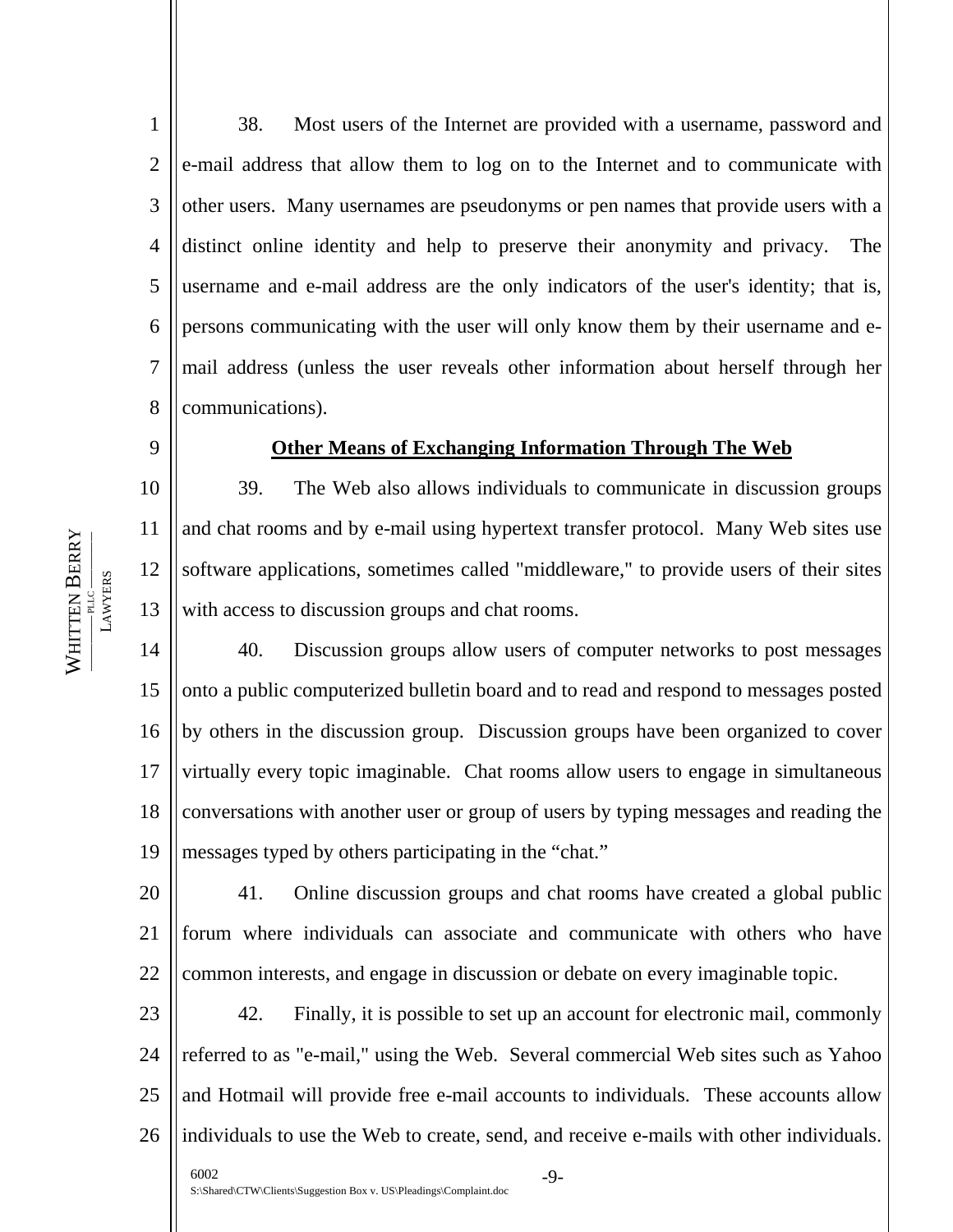1 2 3 Such accounts allow individuals who do not possess their own computer or Internet access account to establish a permanent e-mail address and to correspond with other individuals by using the Web at public libraries and other public Internet access sites.

43. In 2001, email mailboxes were projected to increase to 1.2 billion in 2005. Moreover, average daily worldwide email traffic was projected to reach 36 billion.

7 8 9 10 11 12 13 14 15 44. As can be seen from the various ways that individuals can exchange information and communicate via this technology, the Web is "interactive" in ways that distinguish it from traditional media. For instance, users are not passive receivers of information as with traditional broadcast media; rather, users can easily respond to the material they receive or view online. In addition, "interactivity" means that Web users must actively seek out with specificity the information they wish to retrieve and the kinds of communications in which they wish to engage. For example, to gain access to material on the Web, a user must know and type the address of a relevant site or find the site by typing a relevant search string into a search engine.

16

WHITTEN

WHITEN BERRY **——————** PLLC **——————** LAWYERS

**LAWYERS** 

4

5

6

#### **The Range of Content Available on the Web**

17 18 19 20 21 22 23 24 45. Content on the Web is provided by the millions of Web users worldwide and ranges from art, to humor, to literature, to medical information, to music, to news, to sexually oriented material. For example, on the Web, one can view the full text of the Bible, read The New York Times, or peruse an article on the supermarket industry. One can browse through paintings from art galleries around the world, view in detail images of the ceiling of the Sistine Chapel, or watch a video about immigration. The overwhelming majority of information on the Web is provided for free to users.

25 26 46. At any one time, the Web serves as the global communication medium for literally tens of thousands of political debates and social dialogues among world-

6002 -10- S:\Shared\CTW\Clients\Suggestion Box v. US\Pleadings\Complaint.doc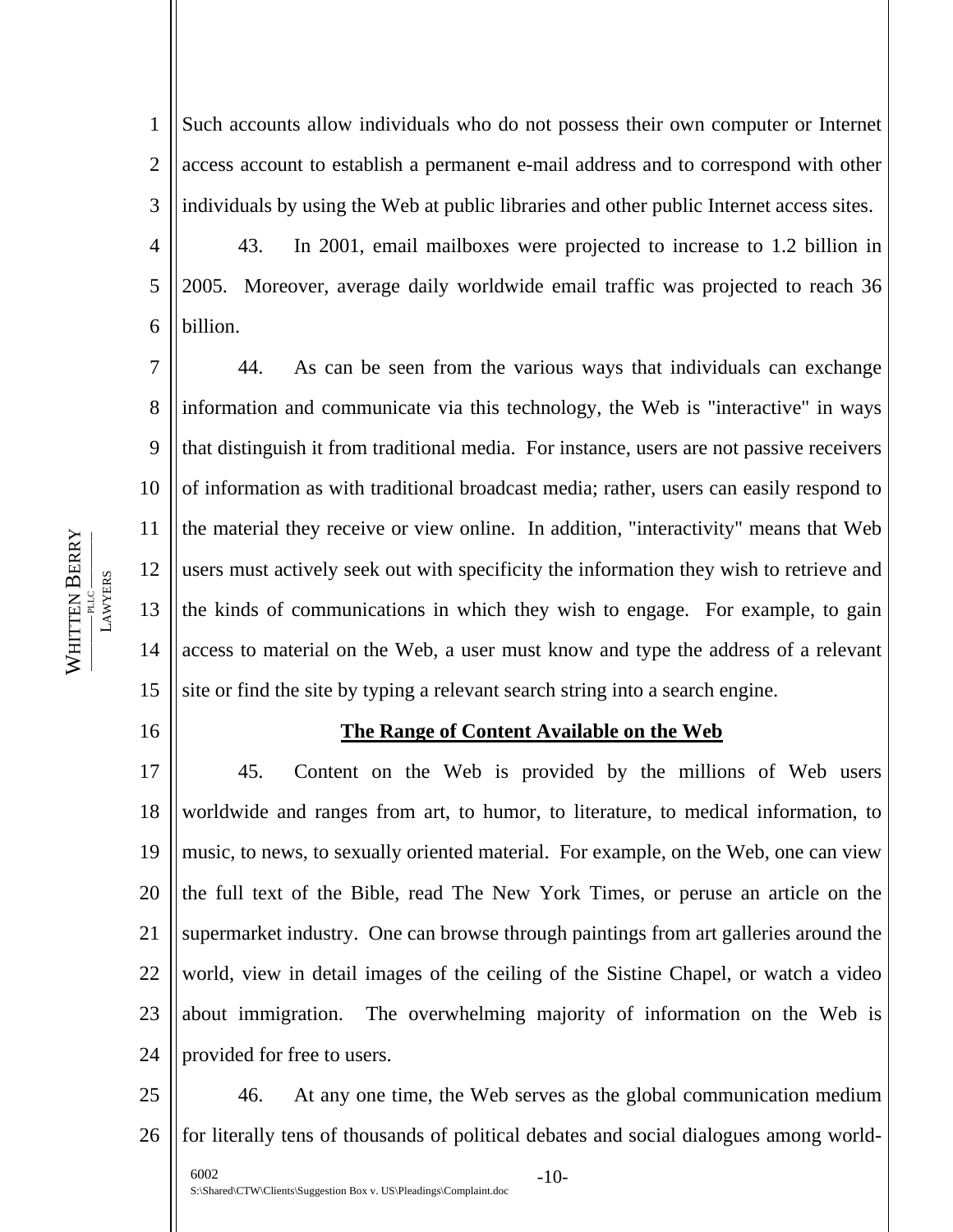1 2 3 4 5 6 class newspapers as well as small town citizens. Although the vast majority of the information on the Web is not sexually oriented, there is material available on the Web that might be considered "harmful to minors" in some communities. For example, a Web user can access the entire Starr Report and related discussions, explicit safer-sex information, pictures by well-known artists such as Robert Mapplethorpe and Andres Serrano, and videos about AIDS.

7 8 9 10 11 47. The Web provides tremendous opportunities for individual entrepreneurs, start-up companies, and home-based businesses, as well as businesses that also exist in the offline world. There are currently a wide range of individuals and companies communicating on the Web for commercial purposes, from booksellers and online magazines to party suppliers and pizza parlors.

12 13 14 15 48. The use of the Web for commercial purposes has often been referred to as "E-Commerce." In 2000, E-Commerce sales amounted to approximately 600 billion dollars in the United States alone. In 2004, E-Commerce sales had grown to nearly 3.5 trillion dollars in the United States alone.<sup>4</sup>

16

WHITTEN

WHITEN BERRY **——————** PLLC **——————** LAWYERS

**LAWYERS** 

25

#### **Anonymous Communications on the Internet**

17 18 49. The United States Constitution protects anonymous speech. This protection extends to anonymous speech on the Internet.

19 20 50. The Internet provides a myriad of opportunities for individuals to communicate pseudonymously or anonymously.

21 22 23 24 51. Individuals can create email accounts using pseudonyms. Individuals can also become subscribers to message boards, blogs, and other communication forum without providing their real names. In doing so, the subscribers use "screen names" or "usernames" that may or may not have any relation to their true identity.

26  $\overline{a}$ <sup>4</sup> Source: Global Reach (global-reach.biz/globstats).

<span id="page-10-0"></span>6002 -11- S:\Shared\CTW\Clients\Suggestion Box v. US\Pleadings\Complaint.doc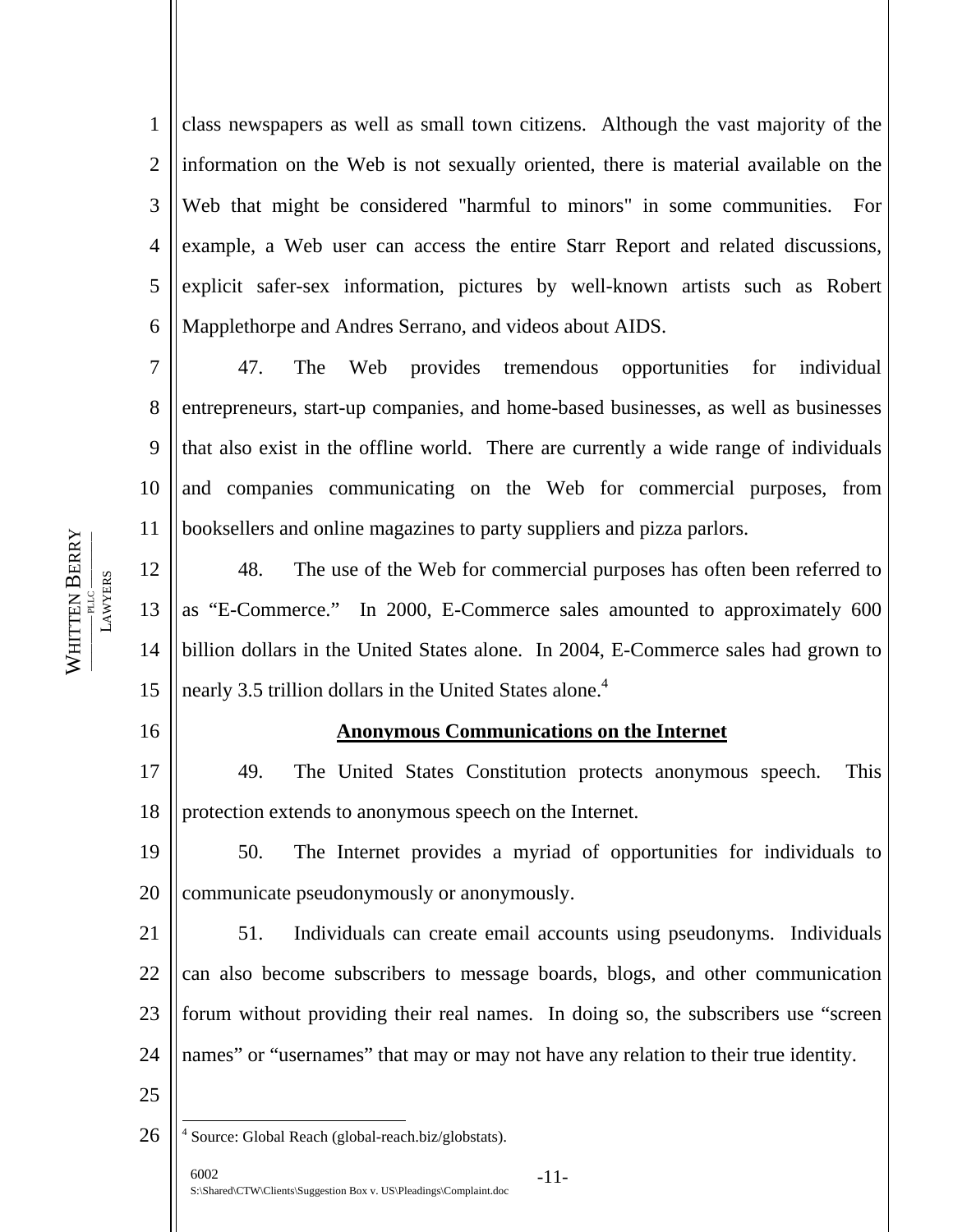1 2 3 52. Individuals can also use a variety of services to browse the Internet anonymously, such as [www.the-cloak.com.](http://www.the-cloak.com/) Individuals can use services such as those provided by Plaintiff TSB to send electronic mail completely anonymously.

4 5 6 7 53. The benefits of anonymous communication are immense. Internet users can communicate anonymously to make political claims, engage in whistle-blowing, conduct commercial transactions, and research sensitive medical issues, to name a few.

8 9 10 54. The ability to communicate anonymously encourages people to become more open, to reveal information they would otherwise withhold, and use resources they would otherwise avoid.

# **Impact of Section 113 and 47 U.S.C. §223 on Anonymous Communications**

55. In some cases, anonymous communications will be annoying.

13 14 56. In some cases, anonymous communications will have been sent with an intent to annoy.

15 16 57. In some cases, if not all, anonymous, annoying speech and speech intended to be annoying constitute protected anonymous speech.

17 18 19 58. The ambiguity, vagueness and overbreadth of Section 113 and 47 U.S.C. §223 have created uncertainty in assessing the legality of anonymous communications on the Internet.

20 21 22 59. By and through their ambiguity, vagueness and overbreadth, Section 113 and 47 U.S.C. §223 diminish the openness of the Internet and chill otherwise protected anonymous speech.

23 24 60. By and through their ambiguity, vagueness and overbreadth, Section 113 and 47 U.S.C. §223 ban constitutionally protected speech.

26

25

**. . .** 

**. . .** 

6002 -12- S:\Shared\CTW\Clients\Suggestion Box v. US\Pleadings\Complaint.doc

WHITEN BERRY **——————** PLLC **—————— LAWYERS** LAWYERS WHITTEN

11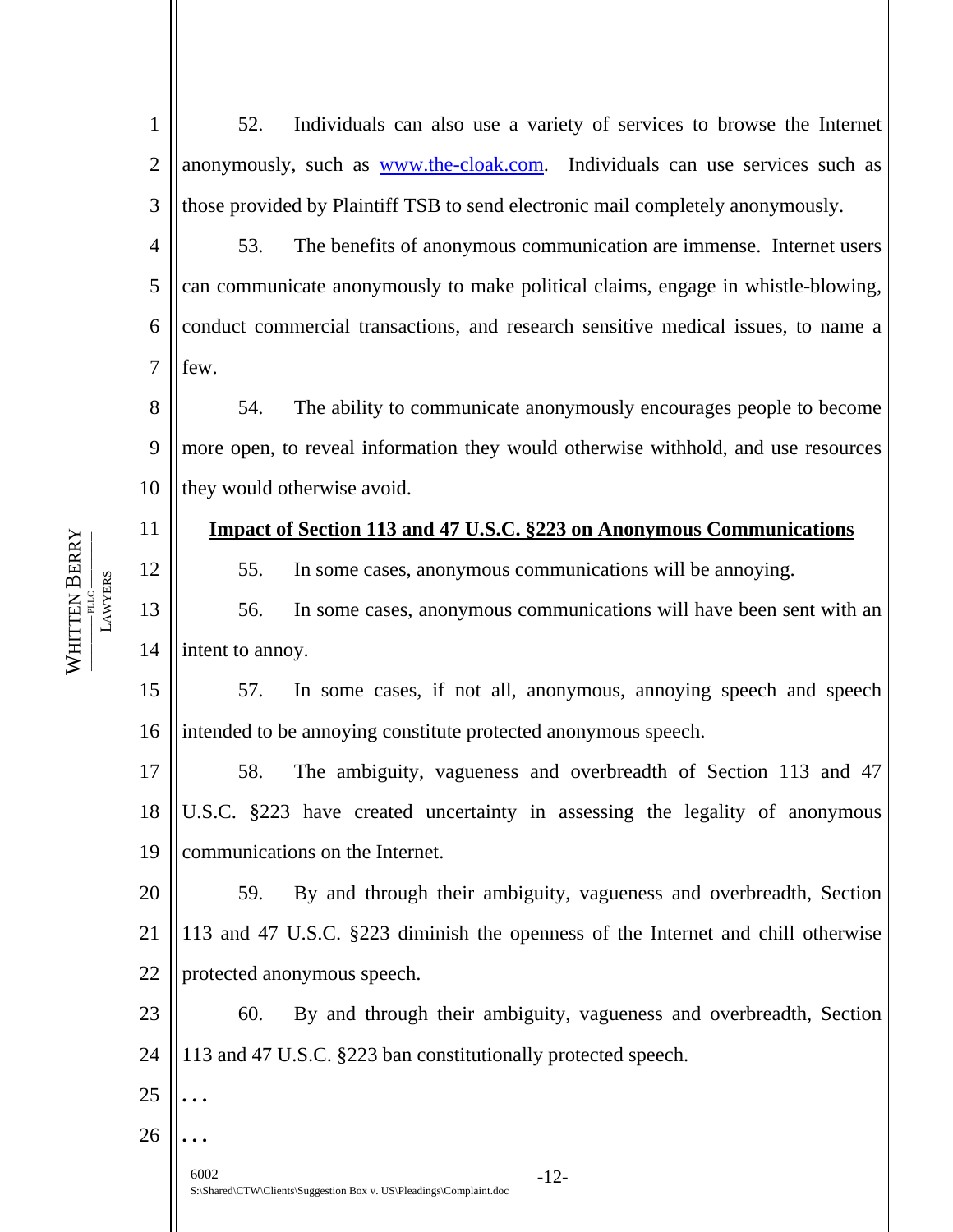1 2 3 61. Moreover, by and through their ambiguity, vagueness and overbreadth, Section 113 and 47 U.S.C. §223 create potential criminal liability for those who advertise and provide the availability of anonymous communication services.

4 5 6 7 8 62. Although some anonymous speech will undoubtedly exhibit on its face the absence of any intent to annoy, a broad range of protected anonymous speech could be deemed to have been sent with an intent to annoy. Indeed, there exists no means to determine the scope of "intent to annoy" considering the absence of any definition of the word "annoy" in the Act, Section 113 or 47 U.S.C. §223.

#### **Impact of Section 113 and 47 U.S.C. §223 on the Sarbanes-Oxley Act**

10 11 63. Not only do Section 113 and 47 U.S.C. §223 chill anonymous speech in general, they also chill anonymous speech specifically provided for by Congress.

12 13 14 15 64. Section 301(4) of the Sarbanes-Oxley Act amended Section 10A of the Securities and Exchange Act of 1934 (15 U.S.C. §78f) to require publicly traded companies to provide for "the confidential, anonymous submission by employees of the issuer of concerns regarding questionable accounting or auditing matters."

16 17 18 19 65. Section 113 and 47 U.S.C. §223 creates ambiguity and vagueness as to whether anonymous electronic mail communications from an employee regarding questionable accounting or auditing matters would be exempt from the imposed criminal penalties for anonymous communications intended to be annoyed.

20 21 22 23 24 25 66. Even should a court ultimately find an anonymous communication to be a legitimate concern raised under the Sarbanes-Oxley Act, Section 113 and 47 U.S.C. §223 deter individuals from sending complaints anonymously to their employer for fear that the complaint could be construed as annoying or that the employer could retaliate by filing a complaint that the anonymous communication had been sent with an intent to annoy.

26

**. . .** 

6002 -13- S:\Shared\CTW\Clients\Suggestion Box v. US\Pleadings\Complaint.doc

# WHITEN BERRY **——————** PLLC **—————— LAWYERS** LAWYERS WHITTEN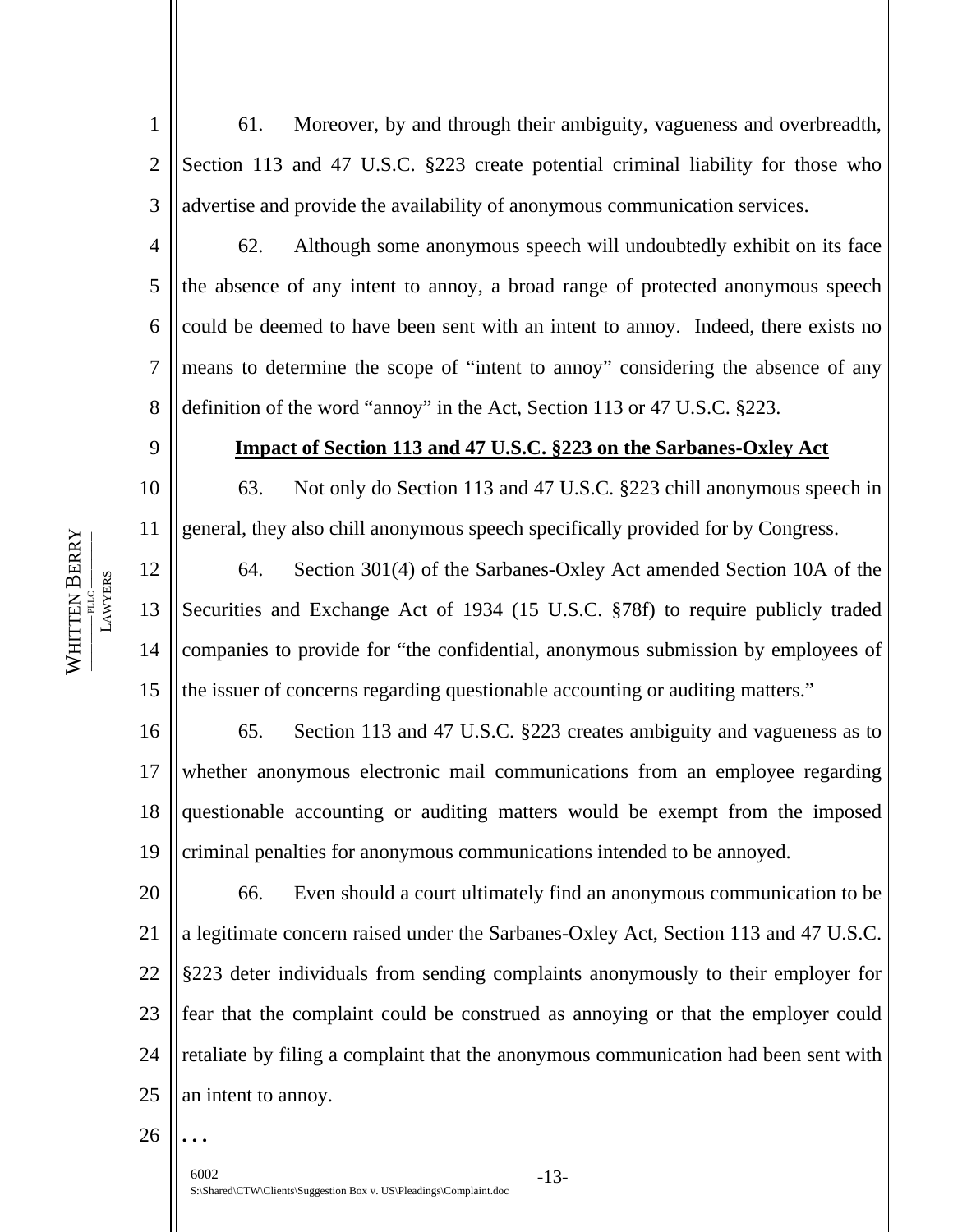1

# **Ineffectiveness of Section 113 and 47 U.S.C. §223 and Effective Altnernatives**

2 3 4 5 6 7 8 9 67. As written without a definition for "annoy," the statute does not specifically target the conduct and communications with which Congress has concern. 68. Even with a definition for "annoy," Section 113 and 47 U.S.C. §223 might be overbroad in their scope. However, in the absence of the definition, the effectiveness of Section 113 and 47 U.S.C. §223 has been greatly diminished because Internet users cannot determine what conduct and communications Congress seeks to prohibit. In fact, Section 113 and 47 U.S.C. §223 also deter communications Congress specifically intended to encourage through the Sarbanes-Oxley Act.

WHITEN BERRY **——————** PLLC **—————— LAWYERS** LAWYERS WHITTEN

10 11 12 69. There exist a number of alternatives to the existing construct of Section 113 and 47 U.S.C. §223. Congress could delete the word "annoy" and subsume it within "harass," if such was their intention.

13 14 15 16 17 18 19 20 21 70. Congress could define "annoy." For example, the definition provided for harass under the Model Penal Code specifically articulates the conduct encompassed therein: "(1) makes a telephone call without purpose of legitimate communication; or (2) insults, taunts or challenges another in a manner likely to provoke violent or disorderly response; or (3) makes repeated communications anonymously or at extremely inconvenient hours, or in offensively coarse language; or (4) subjects another to an offensive touching; or (5) engages in any other course of alarming conduct serving no legitimate purpose of the actor." Model Penal Code §250.4.

22 23 24 25 26 71. Congress could also provide delineations on the boundaries for "annoy" such as the Model Penal Code does for harass. Specifically, "[t]he import of the phrase . . . is broadly to exclude from this subsection any conduct that directly furthers some legitimate desire or objective of the actor." Model Penal Code §250.4, comment 5, at 368.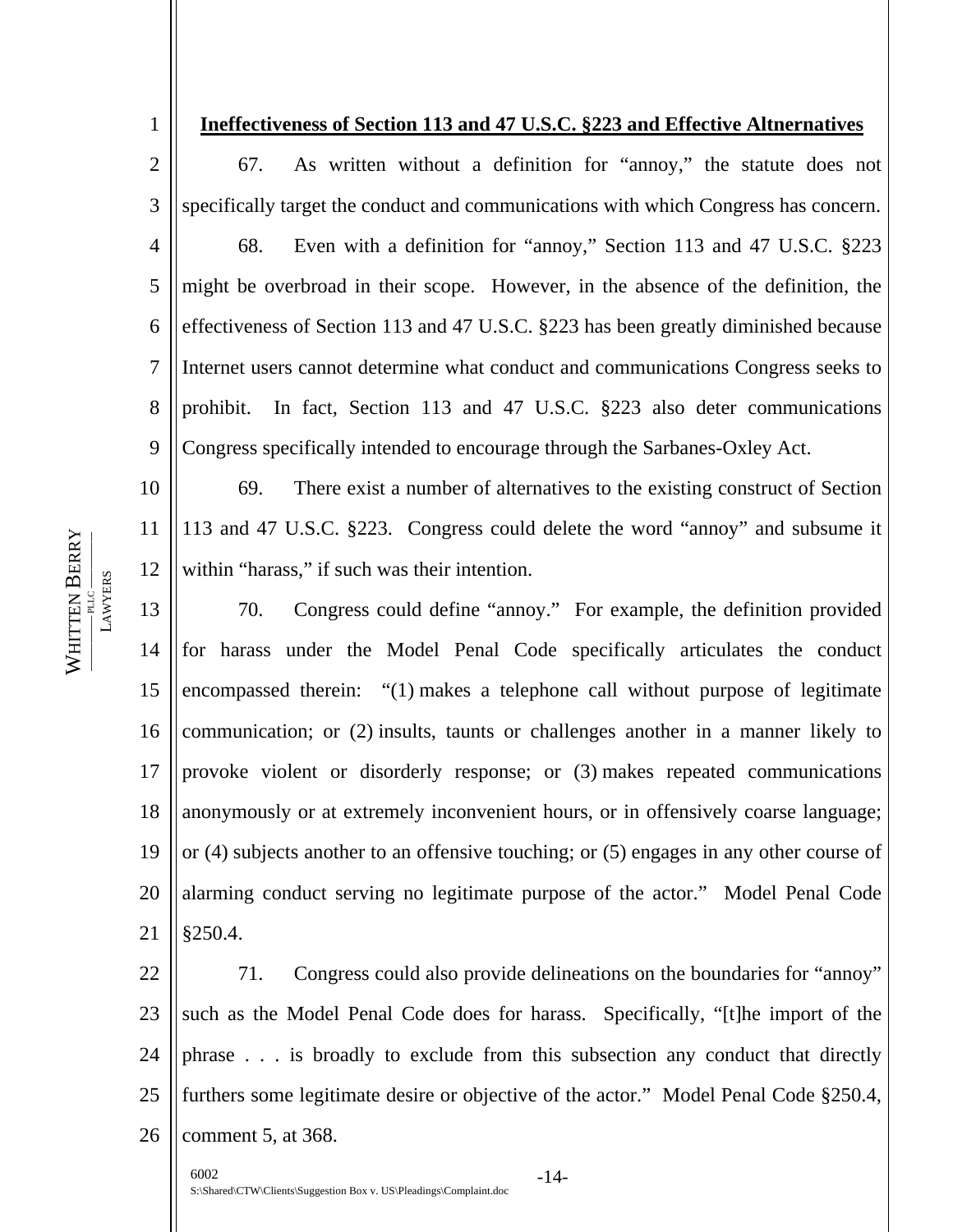| 1              | Relationship of the Plaintiff to Section 113 and 47 U.S.C. §223                        |
|----------------|----------------------------------------------------------------------------------------|
| $\overline{2}$ | 72.<br>Plaintiff TSB operates anonymous email facilities and services at               |
| 3              | www.theanonymousemail.com.                                                             |
| 4              | <b>Communications</b>                                                                  |
| 5              | 73.<br>TSB engages in interstate and foreign communications. TSB also                  |
| 6              | provides telecommunications devices and facilities for other persons to engage in      |
| $\overline{7}$ | interstate and foreign communications.                                                 |
| 8              | TSB engages in communications without disclosing its identity. TSB<br>74.              |
| 9              | also provides the means through which other persons may engage in communications       |
| 10             | without disclosing their identity.                                                     |
| 11             | TSB fears prosecution under 47 U.S.C. §223 for engaging in<br>75.                      |
| 12             | anonymous interstate and/or foreign communications that may be deemed to be with       |
| 13             | an "intent to annoy" the person who receives the communications.                       |
| 14             | <b>Services Provided to Others</b>                                                     |
| 15             | 76.<br>TSB advertises the use of anonymous email for many purposes such as             |
| 16             | sending "jokes and gossip to friends, compliments or complaints to co-workers, share   |
| 17             | secrets, intervene with destructive behavior, flirt, tease, rant, or express whatever  |
| 18             | you've been longing to say"                                                            |
| 19             | TSB also provides companies with the means through which employees<br>77.              |
| 20             | may send anonymous complaints regarding accounting and auditing practices.             |
| 21             | 78.<br>TSB also provides schools with the means through which parents,                 |
| 22             | students and faculty may send communications anonymously to school authorities.        |
| 23             | TSB fears prosecution under 47 U.S.C. §223 for knowingly permitting<br>79.             |
| 24             | the facilities (which could be deemed telecommunications facilities) under its control |
| 25             | to be used for sending anonymous communications that could be deemed to have           |
| 26             | been sent with an "intent to annoy." TSB fears prosecution under the 47 U.S.C. §223    |
|                | 6002<br>$-15-$<br>S:\Shared\CTW\Clients\Suggestion Box v. US\Pleadings\Complaint.doc   |

WHITTEN WHITTEN BERRY<br>AWYERS **——————** PLLC **——————** LAWYERS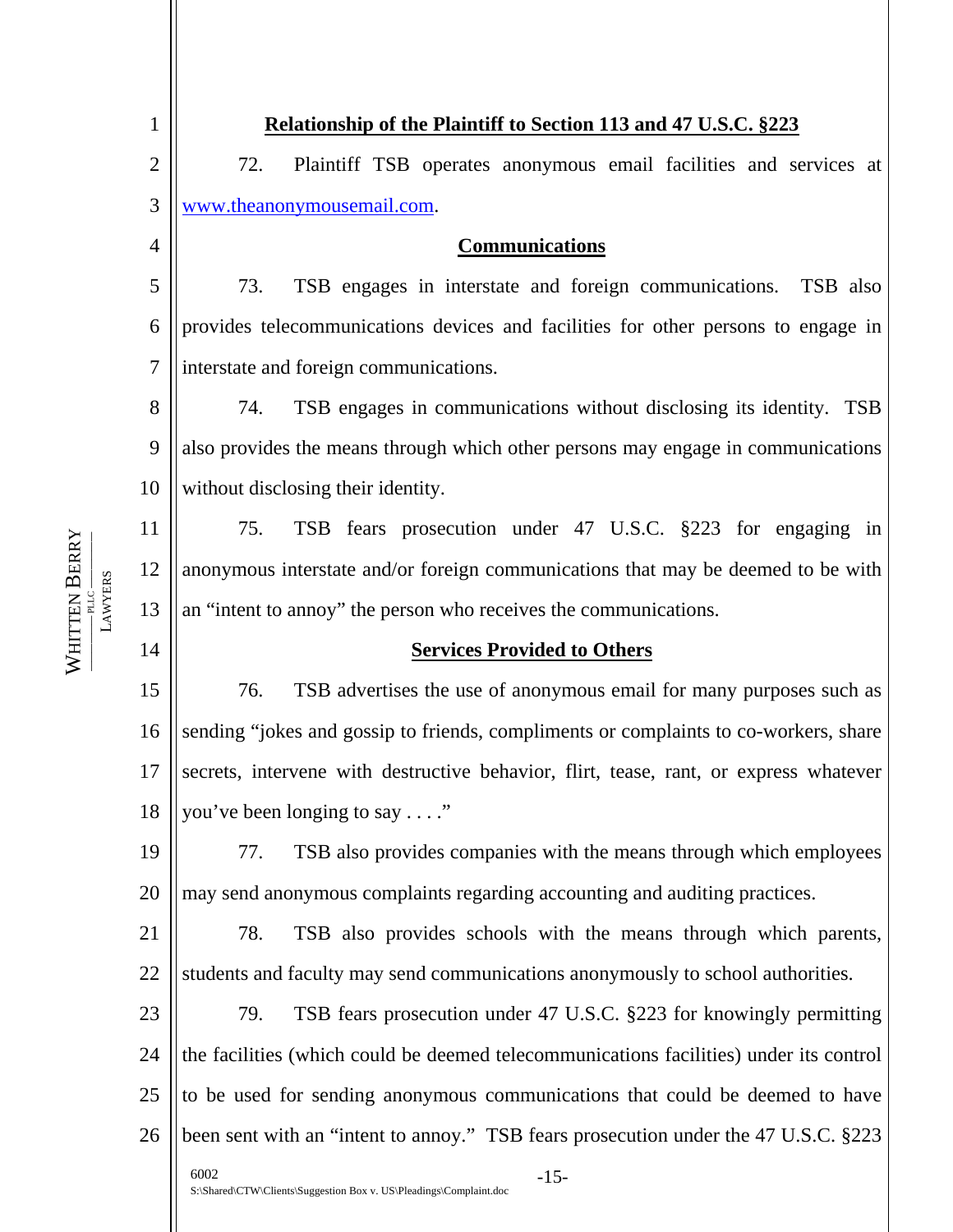1 2 because it intends for its facilities to be used to send anonymous communications that could be deemed to be sent with an "intent to annoy."

3 4 5 6 7 8 9 80. With respect to an "intent to annoy," TSB does not understand what 47 U.S.C. §223 prohibits. Consequently, TSB is unable to determine with certainty what anonymous speech is prohibited and what anonymous speech is not prohibited. For example, do communications that serve to convey a complaint but sent with an intent to annoy violate 47 U.S.C. §223? Do anonymous communications that are intended to "intervene with destructive behavior" constitute anonymous communications intended to annoy? Does the intent to tease equate to the intent to annoy?

10 11 12 13 14 15 16 81. TSB knows that many people may in fact use its facilities to send anonymous communications with an intent to annoy. However, TSB is further practically, physically and contractually unable to monitor anonymous communications by and through their very nature. Even if it could monitor the anonymous communications, it has no means to monitor the subjective intent of others and could only impose its own subjective belief as to what could have been intended to be sent with an intent to annoy.

17

26

# **Absence of Viable Defenses**

18 19 20 21 82. Section 113 and 47 U.S.C. §223 do not provide for a defense for merely informing users not to use its services with intent to annoy, abuse, threaten, or harass any person. Even if Section 113 and 47 U.S.C. §223 did provide such a defense, it would not resolve the uncertainty as to what defines an intent to annoy.

22 23 24 25 83. 47 U.S.C. §223 provides a defense to any person who "solely [provides] access or connection to or from a facility, system, or network not under that person's control, including transmission, downloading, intermediate storage, access software, or other related capabilities that are incidental to providing such access or connection

WHITTEN WHITEN BERRY **——————** PLLC **——————**

LAWYERS

**LAWYERS** 

6002 -16- S:\Shared\CTW\Clients\Suggestion Box v. US\Pleadings\Complaint.doc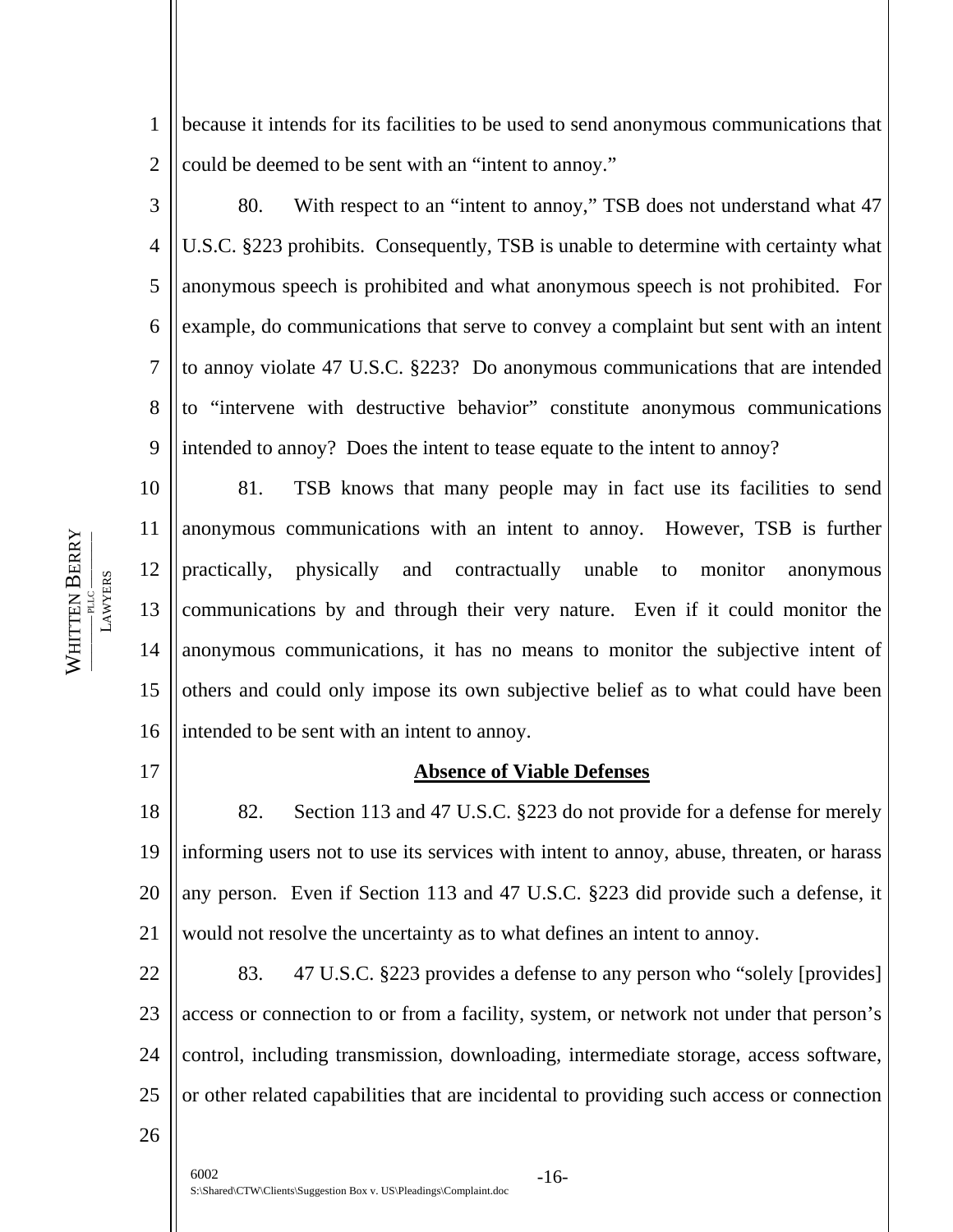1 2 that does not include the creation of the content of the communication." 47 U.S.C.  $§223(e)(1).$ 

3 4 5 6 7 8 9 10 84. Even if this defense would otherwise apply to TSB, TSB fears that the exceptions to the defense in subsections  $(e)(2)$  and  $(e)(3)$  would make it inapplicable. Additionally, 47 U.S.C.  $\S223(e)(2)$  excepts from the  $(e)(1)$  defense any person "who knowingly advertises the availability of" communications that violation 47 U.S.C.  $§223.47 \text{ U.S.C. } §223(e)(2)$ . Specifically, 47 U.S.C.  $§223(e)(3)$  excepts any person "who provides access or connection to a facility, system, or network engaged in the violation of this section that is owned or controlled by that person." 47 U.S.C.  $§223(e)(3).$ 

85. The defenses provided in 47 U.S.C. §223 are unavailable to TSB.

12 13 14 86. TSB fears liability and prosecution under 47 U.S.C. §223 for knowingly distributing anonymous communications of others that could be construed to violate 47 U.S.C. §223 as having been sent with an "intent to annoy."

15 16 17 87. TSB fears prosecution under 47 U.S.C. §223 for knowingly advertising the availability of anonymous communication services for purposes that could be deemed as "intent to annoy."

18 19 20 21 88. TSB is unable to determine with certainty what purposes for anonymous communications may be permissibly advertised. For example, may TSB advertise a purpose that does not specifically mention the word "annoy" that, albeit the absence of the word "annoy", could be deemed to be with an intent to annoy?

22 23 24 25 89. At present without a delineation of what constitutes an "intent to annoy," TSB has no possible means to know whether it complies with 47 U.S.C. §223.

WHITEN BERRY **——————** PLLC **—————— LAWYERS** LAWYERS -PLLC-WHITTEN

11

26

**. . .** 

**. . .**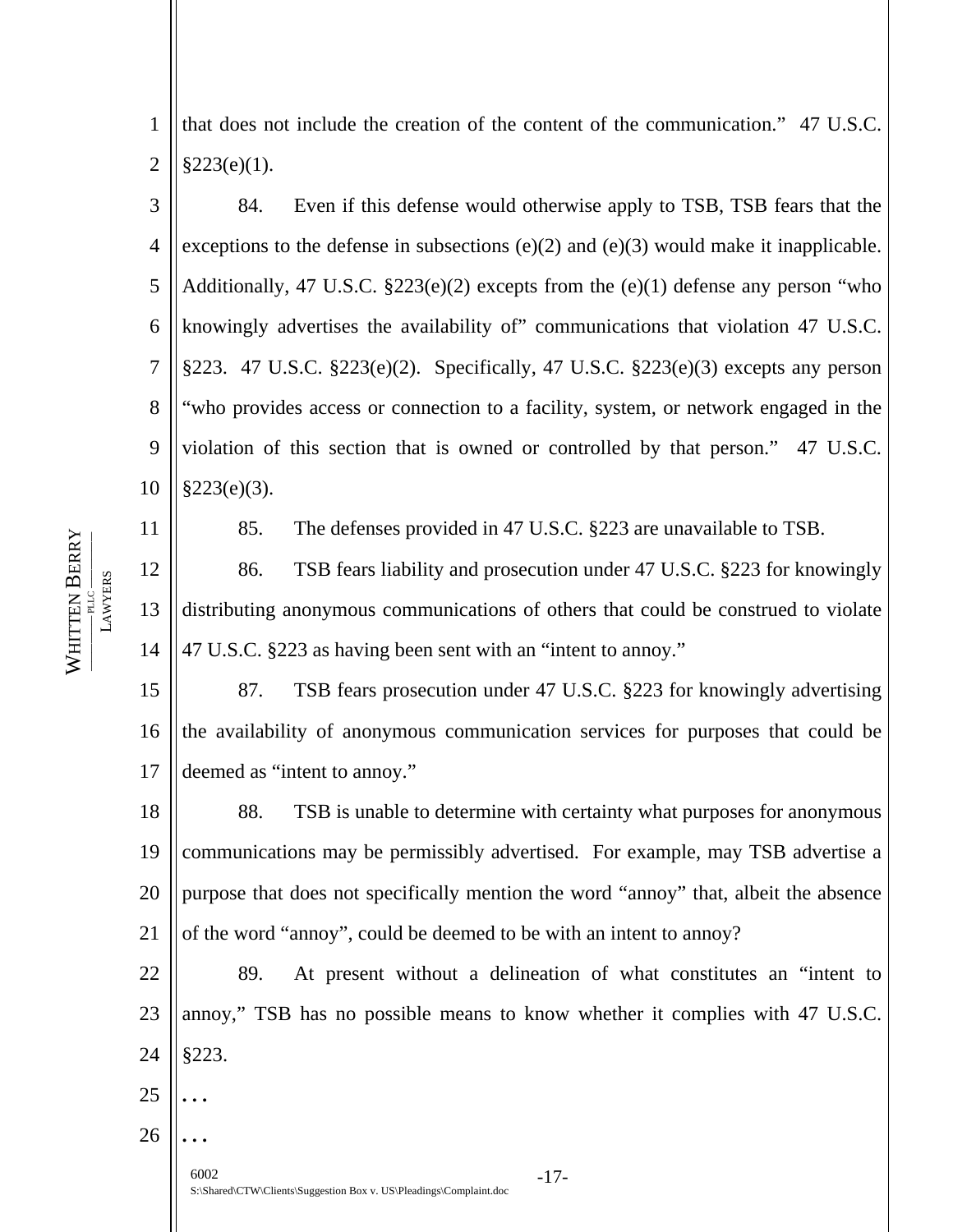1 2 3 4 5 6 7 8 9 10 11 12 13 14 15 16 17 18 19 20 21 22 23 24 25 26 90. At present without a delineation of what constitutes an "intent to annoy," TSB has no way to comply with 47 U.S.C. §223. Consequently, TSB has no choice but to risk prosecution under the Act or shut down its facilities. **CLAIMS FOR RELIEF COUNT ONE AS AND FOR A FIRST CAUSE OF ACTION Violation of the First and Fifth Amendments of the United States Constitution** 91. The allegations in Paragraphs 1-90 above are incorporated by reference in this First Count as if fully restated herein. 92. The Act violates the First and Fifth Amendments of the United States Constitution on its face and as applied because it creates an effective ban on constitutionally protected speech. 93. The Act violates the First and Fifth Amendments of the United States Constitution because it is not the least restrictive means of accomplishing any compelling governmental purpose. 94. The Act violates the First and Fifth Amendments of the United States Constitution because it is substantially overbroad. **COUNT TWO AS AND FOR A SECOND CAUSE OF ACTION Violation of the Right to Communicate Anonymously Under the First and Fifth Amendments of the United States Constitution** 95. The allegations in Paragraphs 1-94 above are incorporated by reference in this Second Count as if fully restated herein. 96. The Act violates the First and Fifth Amendment right to communicate anonymously. 6002 -18- S:\Shared\CTW\Clients\Suggestion Box v. US\Pleadings\Complaint.doc

WHITTEN

WHITEN BERRY **——————** PLLC **——————** LAWYERS

**LAWYERS**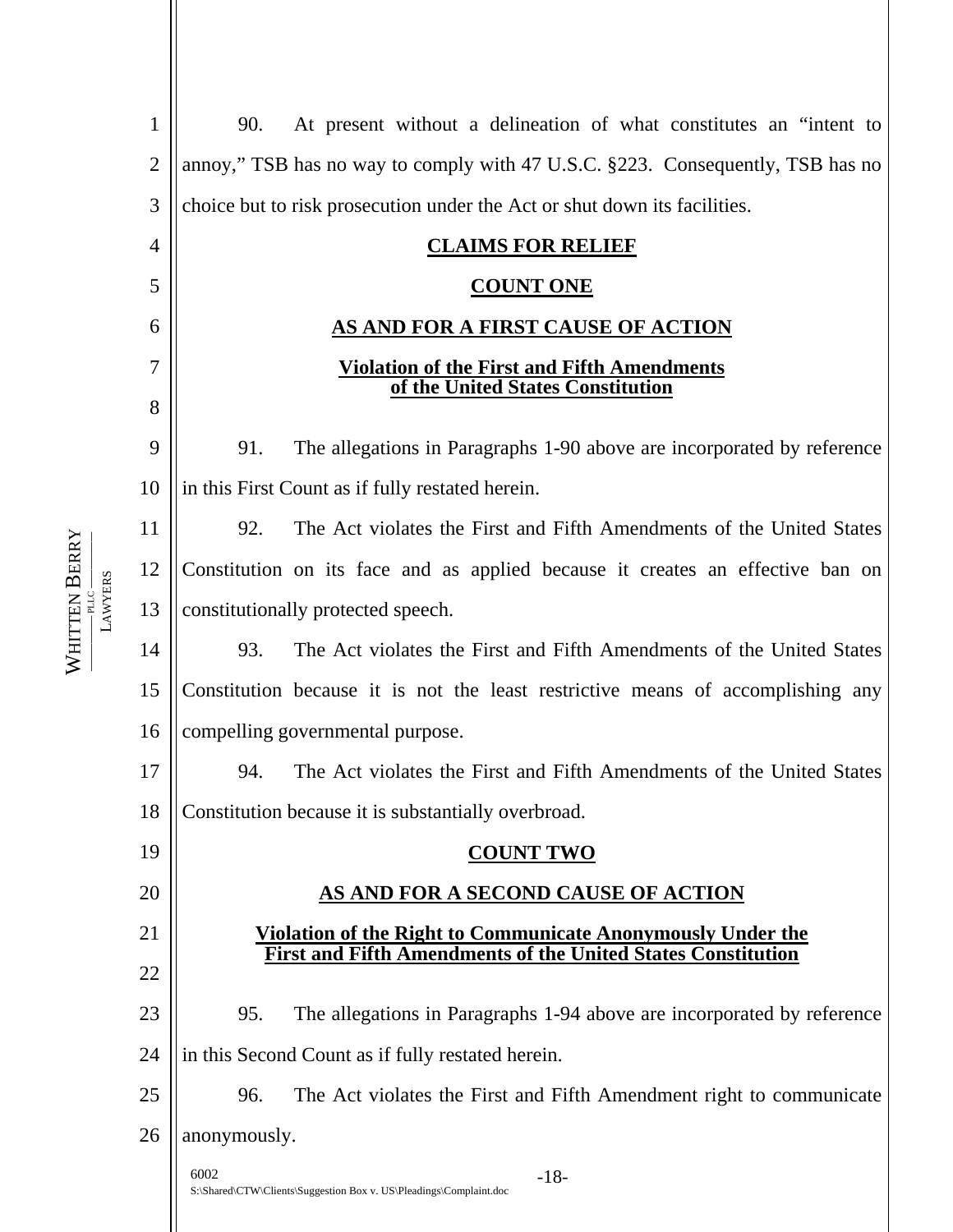

WHITEN BERRY **——————** PLLC **—————— LAWYERS** LAWYERS -PLLC-WHITTEN